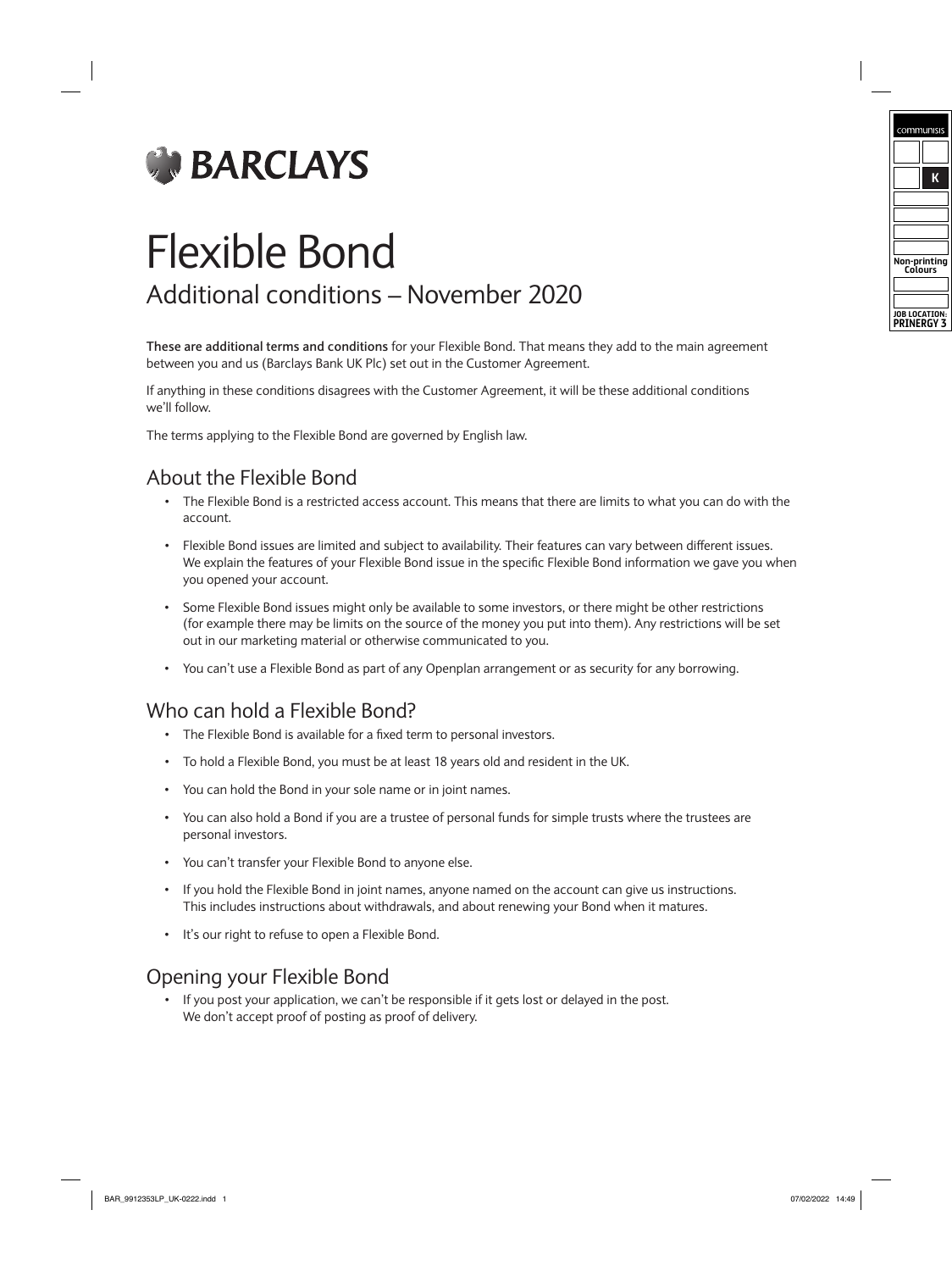# Payments in and out

- You can't add more money to your Flexible Bond: you would need to apply to open a new Bond, if one is available.
- Some Flexible Bond issues allow withdrawals. If yours does, we'll have given you details of the withdrawals allowed when you opened the Flexible Bond. That information will also tell you about any charges you might have to pay when you withdraw, and any effect withdrawal might have on the interest you receive.
- If your Flexible Bond does allow withdrawals, and you make a withdrawal on a non-working day, we'll consider the withdrawal to have been made on the next working day when we work out your interest.
- If two or more of you hold a Flexible Bond in joint names, any one of you can give us instructions about withdrawals.

# Your Flexible Bond and interest

- The interest rate or rates (if more than one rate applies) on your Flexible Bond are fixed for the lifetime of the Bond.
- We work out how much interest we pay you based on the daily statement balance up to and including its maturity date.
- When you open your Flexible Bond, you can choose how often your Bond pays out interest from the options available at the time. This could be:
	- Monthly
	- Annually
	- At the end of the term of the Bond.
- You can't change the frequency of your interest payments once the Bond has been opened.
- If you choose monthly or annual interest, we start paying interest one month or one year after the date you open the Bond, and then monthly or yearly. If you choose to have the interest at the end of the Bond term, interest is compounded annually and paid or re-invested on maturity.
- We'll pay monthly or annual interest into your nominated Barclays account. This must be in the name of one or more of the Bond holders. Or we can send you a cheque (we'll use second class post or similar).
- Your interest can only become payable on a working day (Monday to Friday, excluding UK Bank Holidays). We'll make payments (or send cheques) on the first working day after that.
- We may pay a bonus rate of interest if you meet the conditions. We explain the details of any conditional bonus in the specific Flexible Bond information we provided at the time of opening.
- If your Flexible Bond allows withdrawals, a withdrawal may have an effect on your interest. There may be a different rate of interest, or no interest at all, if you withdraw. We make clear in the information we gave you at the time of opening how withdrawals can affect your interest.

# Your Flexible Bond and tax

• The Bond is treated as a deposit account for taxation purposes. The interest is taxable. Any tax you need to pay on the interest will be in the tax year the interest is paid to you, regardless of when it is earned.

# When your Flexible Bond matures

- When you opened your Flexible Bond, you'll have been given a maturity date. Your Bond will mature on this date, or the next working day if that's not a working day.
- We'll contact you at least three weeks before the maturity date to tell you your options for your money and ask what you want to do.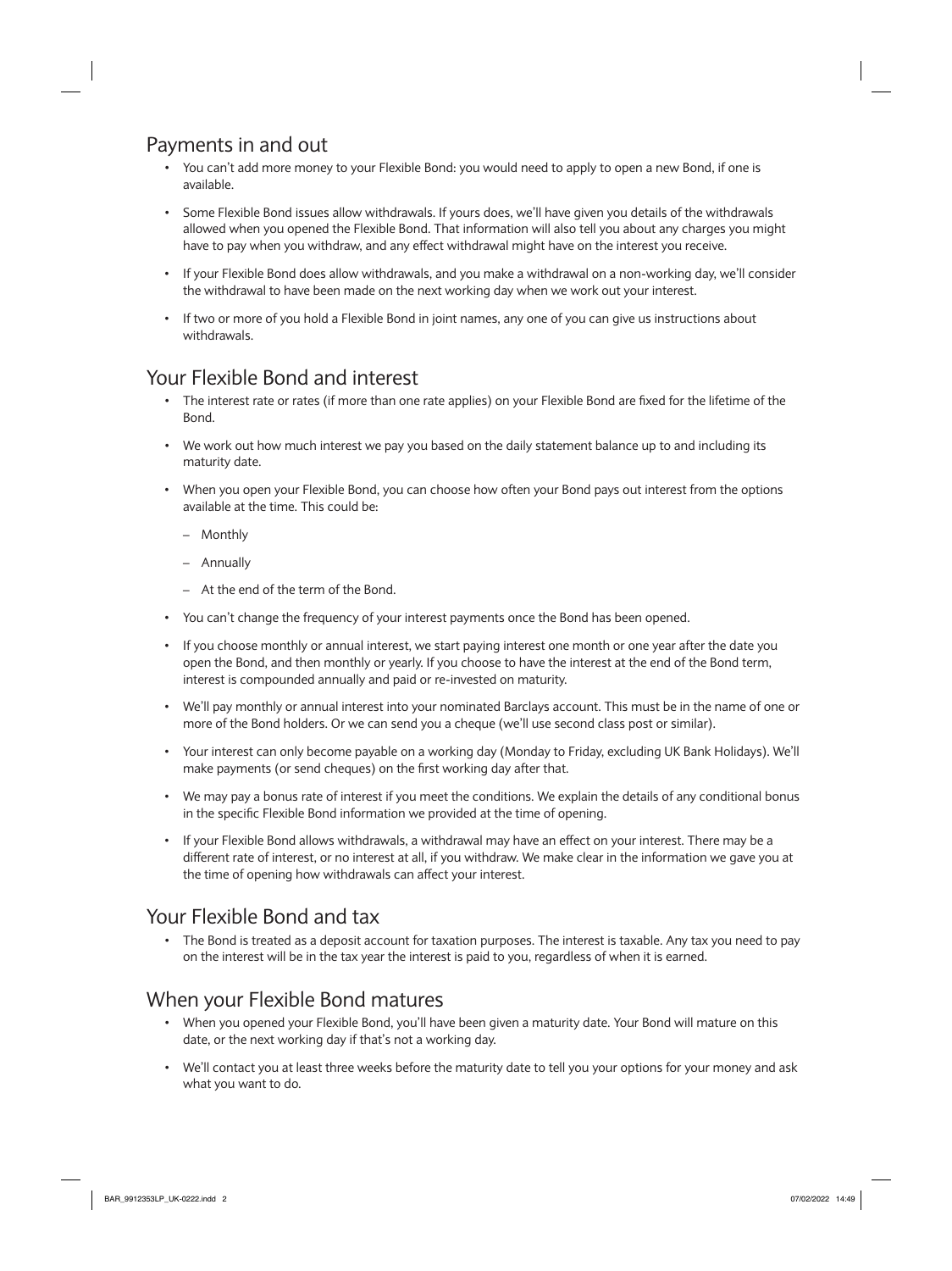- We will offer you a new Flexible Bond from our maturity bond range or an instant access savings account. If we offer you a new Flexible Bond, we will follow these rules:
	- The information we send you in advance will include details of the term, interest rate, interest payment frequency, access rights, and other terms and conditions of the new Flexible Bond.
	- The term of the new Flexible Bond we will offer you will be the same as or shorter than your existing Flexible Bond, and the access rights will be exactly the same or better.
	- The interest payment frequency of the new Flexible Bond will be the same as the one you had on your existing Flexible Bond.
- If we offer you an instant access savings account, the information we send you in advance will provide full details of the account including the interest rate(s), features and terms and conditions.
- You don't have to accept the new Flexible Bond or the instant access savings account we offer you. If you don't want to accept either an instant access savings account or a new Bond you should tell us before your existing Flexible Bond's maturity date. You can do this by signing and returning the instruction form we'll send you with your maturity letter, or in person at a branch, or by telephone banking. We'll pay the balance that's in your Flexible Bond into your nominated Barclays account, which must be in the name of one or more Flexible Bond holders. We'll do this on the next working day after the Bond matures. Or if you'd prefer, we can send you a cheque. We'll normally issue cheques on the same day that we would have paid interest, and send by second class post (or similar).
- If you want to accept the offer we make to you, you don't need to do anything. We will open the new Bond or instant access savings account, and transfer the money from your existing Bond into it on the first working day after the Bond matures. If you've opted for your Bond to pay interest at the end of the term, this transfer will also include your interest. We will confirm the details of the new Bond or account shortly after we've opened it.
- If two or more of you hold the Flexible Bond in joint names, we'll follow the instructions of any one of you about what you want to do when the Flexible Bond matures.

## Closing your Flexible Bond

- You can't close a Flexible Bond before it matures, unless you die or become bankrupt. If your Flexible Bond is an exception to this, it will say so in the specific issue information you were given about your Flexible Bond when you opened it. If early closing is allowed, you may have to pay a fee. We'll tell you what this is when you open the Flexible Bond.
- We can close your Bond, however, for the reasons explained in the Customer Agreement. If we have to close your Flexible Bond, we'll give you back the money in it – both the initial deposit and any interest it has earned up to the date we close it.

# If you die or become bankrupt

- If you die or become bankrupt and the Bond is in your sole name then, unless you are a trustee, your representatives can tell us either to close or keep the Bond.
- We need the necessary legal documents to confirm your death or bankruptcy, and to confirm the authority of the person who will now administer your affairs.
- If your representatives tell us to close the Bond, we'll pay back the amount of the Bond deposit and any interest it has earned, without notice or any interest penalty.
- If you become bankrupt and you hold the Bond jointly with others, we need their instructions as well as the instructions of the person administering your affairs.
- If you hold the Bond jointly with others, and one of you dies, the other(s) may choose to transfer the Bond to their name(s) for the remaining term or they may ask us to close the Bond.